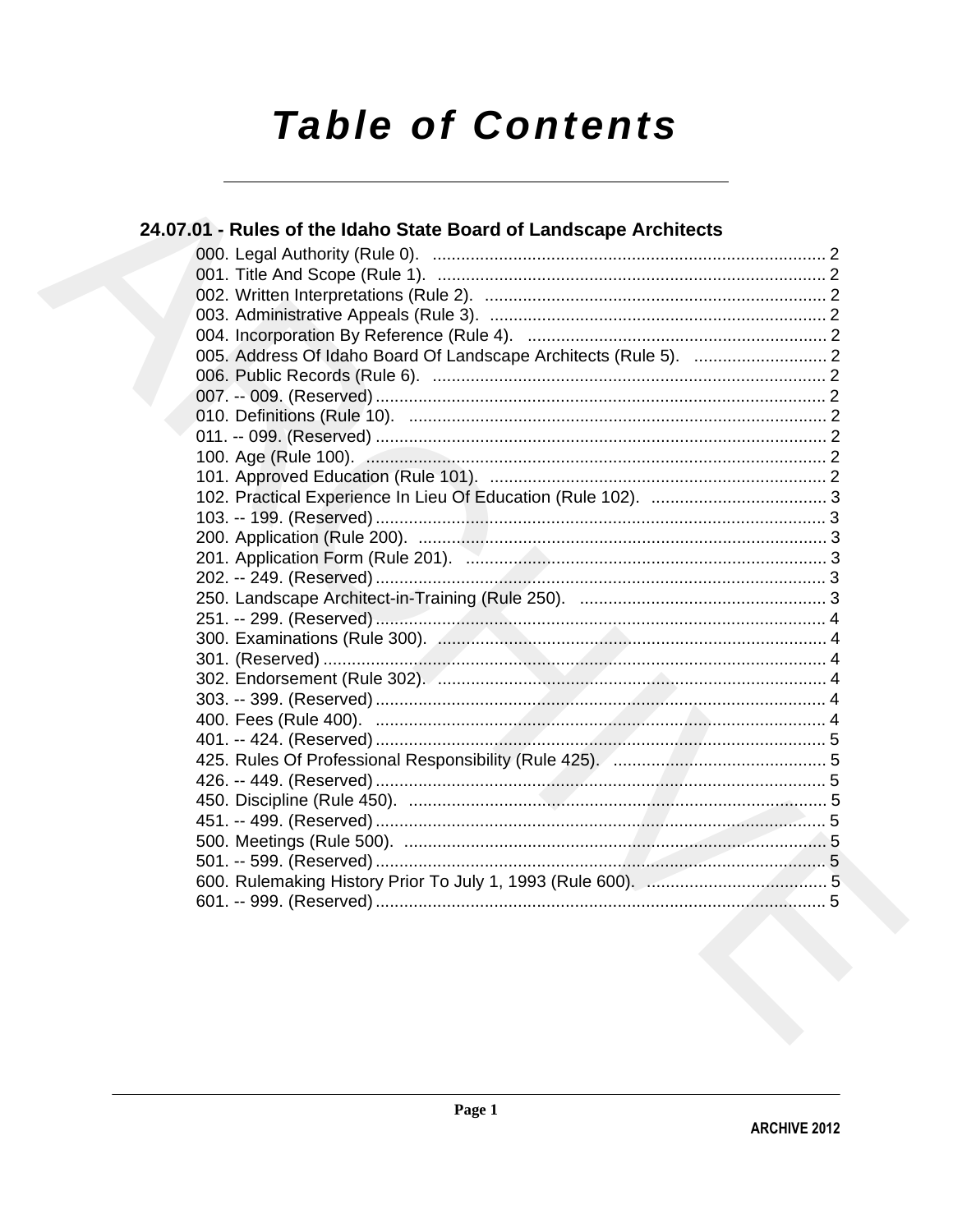#### **IDAPA 24 TITLE 07 CHAPTER 01**

#### <span id="page-1-0"></span>**24.07.01 - RULES OF THE IDAHO STATE BOARD OF LANDSCAPE ARCHITECTS**

#### <span id="page-1-1"></span>**000. LEGAL AUTHORITY (RULE 0).**

In accordance with Section 54-3003, Idaho Code, the Idaho State Board of Landscape Architects shall promulgate rules which implement the provisions of Chapter 30, Title 54, Idaho Code. (7-1-93)

#### <span id="page-1-2"></span>**001. TITLE AND SCOPE (RULE 1).**

These rules shall be cited as IDAPA 24.07.01, "Rules of the Idaho State Board of Landscape Architects." (11-25-94)

#### <span id="page-1-3"></span>**002. WRITTEN INTERPRETATIONS (RULE 2).**

The Board may have written statements which pertain to the interpretation of the rules of this chapter. Such interpretations, if any, are available for public inspection and copying at cost in the main office of the Bureau of Occupational Licenses. (3-20-04) Occupational Licenses.

#### <span id="page-1-4"></span>**003. ADMINISTRATIVE APPEALS (RULE 3).**

Administrative appeals shall be governed by the Administrative Procedure Act, Title 67, Chapter 52, Idaho Code. (3-20-04)

#### <span id="page-1-5"></span>**004. INCORPORATION BY REFERENCE (RULE 4).**

The document titled the Council of Landscape Architectural Registration Boards (CLARB) Model Rules of Professional Conduct as amended February 2007, referenced in Subsection 425, is herein incorporated by reference. (3-26-08)

#### <span id="page-1-6"></span>**005. ADDRESS OF IDAHO BOARD OF LANDSCAPE ARCHITECTS (RULE 5).**

**24.07.01 - RULES OF THE IDAHO STATE BOARD OF LANDSCAPE AR[CH](mailto:lar@ibol.idaho.gov)ITECTS<br>
100.** LEGAL AITHORITY (RITLE),  $\omega_{\text{ph}}$  be labor Sur Bend of Landscape Architects Sull promptor<br>
In accordance with many contributed in the contributio The office of the Board of Landscape Architects is located within the Bureau of Occupational Licenses, 700 W. State Street, Boise, Idaho 83702. The Bureau is open between the hours of 8:00 a.m. and 5:00 p.m. each day except Saturdays, Sundays and holidays. The phone number of the Board is (208) 334-3233. The Board's fax number is (208) 334-3945. The Board's e-mail address is lar@ibol.idaho.gov. The Board's official website is http:// www.ibol.idaho.gov. (3-29-10)

#### <span id="page-1-7"></span>**006. PUBLIC RECORDS (RULE 6).**

The records associated with the Board of Landscape Architects are subject to the provisions of the Idaho Public Records Act. Title 9, Chapter 3, Idaho Code. (3-20-04)

#### <span id="page-1-8"></span>**007. -- 009. (RESERVED)**

#### <span id="page-1-15"></span><span id="page-1-9"></span>**010. DEFINITIONS (RULE 10).**

<span id="page-1-16"></span>**01. Board**. The Idaho State Board of Landscape Architects, as prescribed in Section 54-3001(c), Idaho (7-1-93) Code. (7-1-93)

<span id="page-1-17"></span>**02.** Bureau. The Bureau of Occupational Licenses as prescribed in Sections 54-3003 and 67-2602, Idaho Code. (3-20-04) Idaho Code. (3-20-04)

#### <span id="page-1-10"></span>**011. -- 099. (RESERVED)**

#### <span id="page-1-13"></span><span id="page-1-11"></span>**100. AGE (RULE 100).**

Minimum age -- eighteen (18) years. (7-1-93)

#### <span id="page-1-14"></span><span id="page-1-12"></span>**101. APPROVED EDUCATION (RULE 101).**

An approved college or school of landscape architecture shall have a landscape architecture program accredited by the American Society of Landscape Architects, or shall substantially meet the accrediting standards of the ASLA as may be determined by the Board. (3-20-04) may be determined by the Board.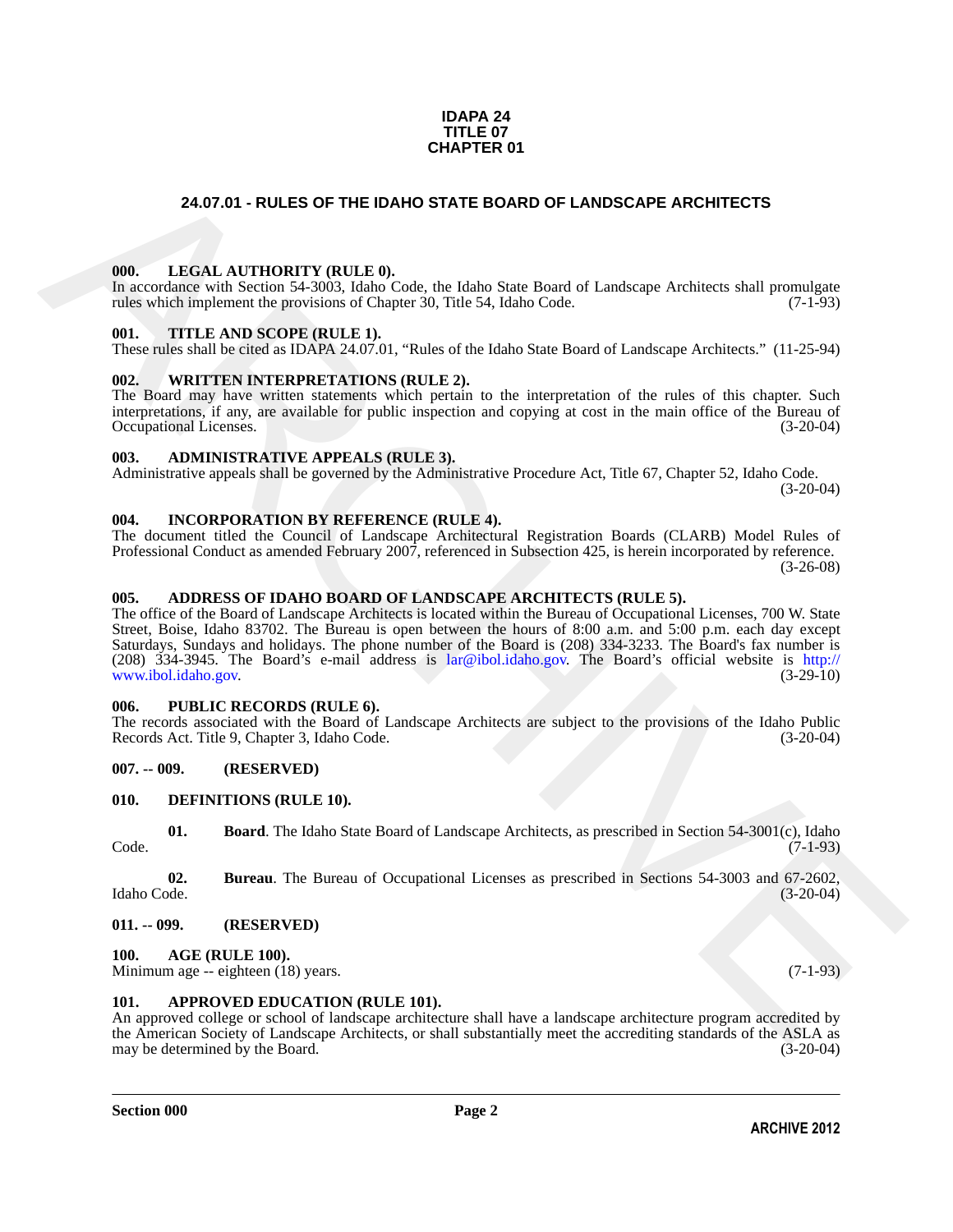#### *IDAHO ADMINISTRATIVE CODE IDAPA 24.07.01 - Rules of the Idaho* **State Board of Landscape Architects**

#### <span id="page-2-14"></span><span id="page-2-0"></span>**102. PRACTICAL EXPERIENCE IN LIEU OF EDUCATION (RULE 102).**

10. **PACTICAL EXPERIENCES** IN LIET OF **FOURATION** (MET. PLOT CHICATION) (C. 2) the consideration in the state of the state of the state of the state of the state of the state of the state of the state of the state of the An applicant shall document at least eight (8) years of actual practical experience in landscape architecture in lieu of graduation from an approved college or school of landscape architecture. Such experience shall establish the applicant's education in those subjects and areas contained in the curriculum of an approved college or school of landscape architecture. No less than fifty percent (50%) of such practical experience shall be under the supervision of a licensed landscape architect. (3-20-04)

#### <span id="page-2-1"></span>**103. -- 199. (RESERVED)**

#### <span id="page-2-6"></span><span id="page-2-2"></span>**200. APPLICATION (RULE 200).**

Each applicant for licensure shall submit a complete application together with the required fees to the Board. An application shall be made on the uniform application form adopted by the Board and furnished to the applicant by the Bureau. An application shall not be reviewed by the Board until all required information is furnished and the required fees paid. (3-20-04)

#### <span id="page-2-7"></span><span id="page-2-3"></span>**201. APPLICATION FORM (RULE 201).**

<span id="page-2-10"></span>**01. Reference Requirements**. Applicants are required to furnish the Board with four (4) references. Two (2) of the references must be from currently licensed Landscape Architects. The remaining two (2) may be licensed landscape architects, licensed engineers, licensed architects, or any combination thereof. All references must be from competent individuals who are well acquainted with the applicant's character and professional ability.

 $(3-29-10)$ 

**02. Materials Submitted to Board**. All required applications, statements, fees and other documentation must be submitted to the Board in care of the Bureau of Occupational Licenses, and shall include: (3-20-04)

- <span id="page-2-9"></span>**a.** A passport photograph taken within thirty (30) days of the date of application; (3-20-04)
- **b.** Documentation of being at least eighteen (18) years of age at the time of application; and (3-20-04)
- <span id="page-2-8"></span>**c.** Either certification of graduation from an approved college or school of landscape architecture; or (3-20-04)

**d.** Documentation of all actual landscape architectural or other applicable experience signed by the person under whose supervision the work was performed, giving kind and type of work done, together with dates of employment. (3-20-04) employment. (3-20-04)

**03. Deadlines**. To be considered by the Board, completed applications must be received by the Bureau at least thirty (30) days prior to the first day of the month in which the Board will meet. Applications for examination must be filed with the Bureau of Occupational Licenses by April 1 for the June examination, or October 1 for the December examination. (3-20-04)

#### <span id="page-2-4"></span>**202. -- 249. (RESERVED)**

#### <span id="page-2-11"></span><span id="page-2-5"></span>**250. LANDSCAPE ARCHITECT-IN-TRAINING (RULE 250).**

An individual may represent themselves as a landscape architect-in-training only under the following conditions:

 $(3-20-04)$ 

<span id="page-2-12"></span>**01. Qualifications**. Any person who is at least eighteen (18) years of age and has graduated from an approved college or school of landscape architecture, or who documents at least eight (8) years of actual practical experience in landscape architecture approved by the Board. (3-20-04)

<span id="page-2-13"></span>**02. Supervision**. Each landscape architect-in-training shall be employed by and work under the direct supervision of an Idaho licensed landscape architect. Any change in supervision shall require a new application and registration. (3-26-08) registration. (3-26-08)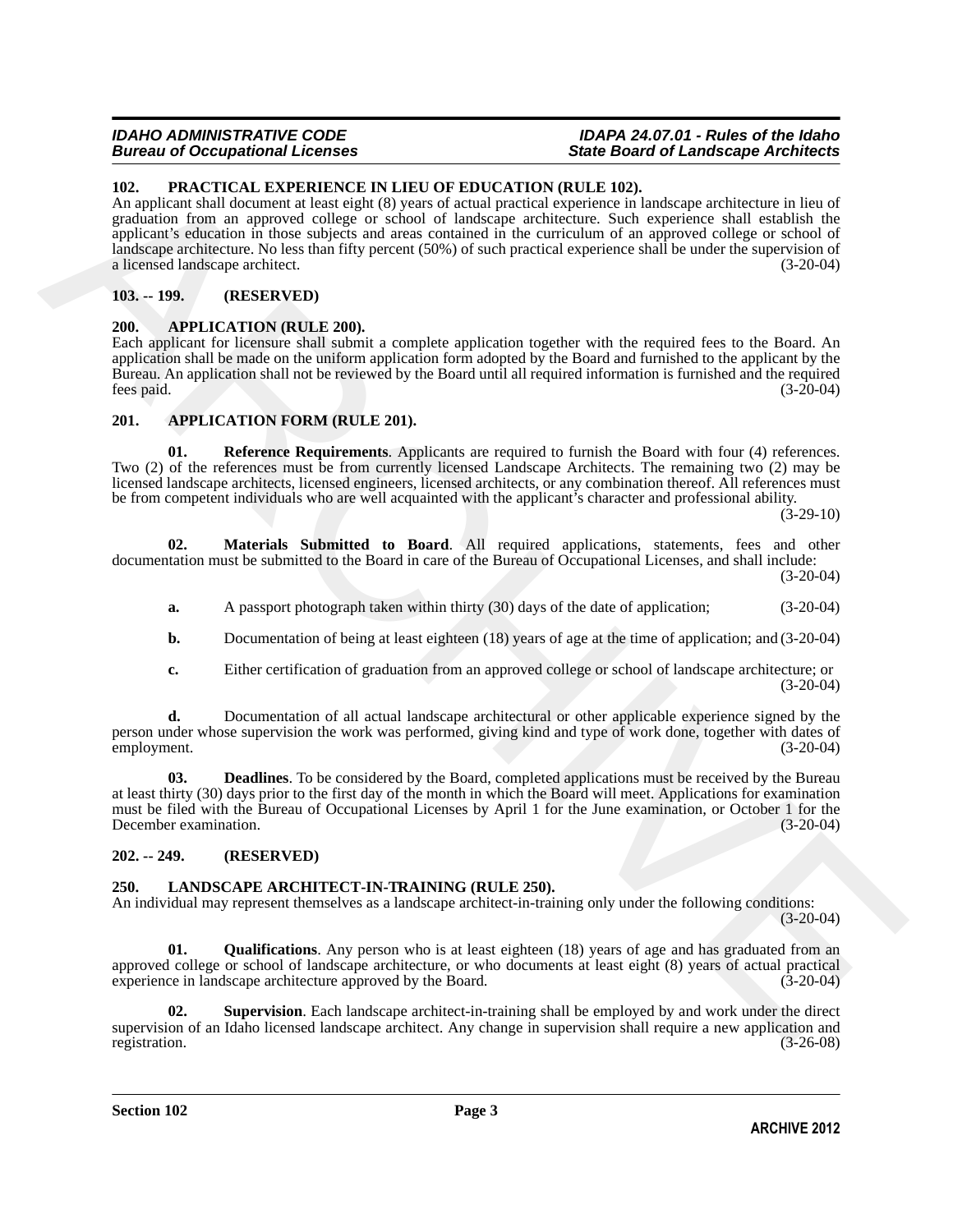## **Bureau of Occupational Licenses**

<span id="page-3-18"></span><span id="page-3-17"></span>**03. Prohibitions**. A landscape architect-in-training shall not sign or seal any plan, specification, or other document, and shall not engage in the practice of landscape architecture except under the direct supervision of an Idaho licensed landscape architect. (3-20-04)

OL Consideration A indetegrate interdependent and significant experiment and the set of the consideration and the set of the set of the set of the set of the set of the set of the set of the set of the set of the set of t **04.** Registration. Each landscape architect-in-training shall register with the Board on forms provided by the Bureau of Occupational Licenses that shall include the application fee and the names and addresses of their employer, and supervisor. (3-26-08) employer, and supervisor.

<span id="page-3-19"></span>**05. Termination**. A registration for a landscape architect-in-training shall not exceed a total of six (6)  $years.$  (3-26-08)

#### <span id="page-3-0"></span>**251. -- 299. (RESERVED)**

#### <span id="page-3-7"></span><span id="page-3-1"></span>**300. EXAMINATIONS (RULE 300).**

The examination shall be that published by the Council of Landscape Architectural Registration Boards. Examinations will be in the months of June and December. (3-20-04)

<span id="page-3-9"></span>**01. Minimum Passing Score**. The minimum passing score for each section of the examination shall be seventy-five percent (75%). (7-1-93)

<span id="page-3-8"></span>**02. Failing a Section of Exam**. An applicant failing any section of the examination will be required to ly that section failed. (7-1-93) retake only that section failed.

<span id="page-3-11"></span>**03. Required Forms**. Each applicant approved for examination must provide notice of intent to sit for examination on a form approved by the Board. Notice of intent to sit for examination must be filed with the Bureau of Occupational Licenses by April 1 for the June examination, or October 1 for the December examination. (3-20-04)

<span id="page-3-10"></span>**Reexamination**. Applicants applying for reexamination must file an application of intent to sit for examination by April 1 for the June examination, or October 1 for the December examination. The fees for reexamination shall be the same as those for examination and must accompany the application of intent to sit.

(3-20-04)

#### <span id="page-3-2"></span>**301. (RESERVED)**

#### <span id="page-3-6"></span><span id="page-3-3"></span>**302. ENDORSEMENT (RULE 302).**

The Board may approve the registration and licensure of an applicant who holds a current license in another state and who has successfully passed the Landscape Architect Registration Examination as required by Section 300 or holds a current Council of Landscape Architectural Registration Boards certificate. (3-20-04) current Council of Landscape Architectural Registration Boards certificate.

#### <span id="page-3-4"></span>**303. -- 399. (RESERVED)**

#### <span id="page-3-12"></span><span id="page-3-5"></span>**400. FEES (RULE 400).**

Fees are not refundable, therefore, applications should not be filed unless the applicant can meet all requirements.

(7-1-93)

<span id="page-3-13"></span>**01. Application Fee**. Application Fee (Original-Reapplication-Endorsement): One hundred dollars  $(3-20-04)$ 

<span id="page-3-15"></span>**02. Landscape Architect-in-Training Application Fee**. Landscape architect-in-training application fee: Twenty-five dollars  $(\$25)$ .

<span id="page-3-14"></span>**03. Examination Fees**. Examination fees will be as established by the Council of Landscape Architectural Registration Boards.

<span id="page-3-16"></span>**04. Original License and Annual License Fee**. Original license and annual license fee: One hundred fifty dollars  $(\$150)$ .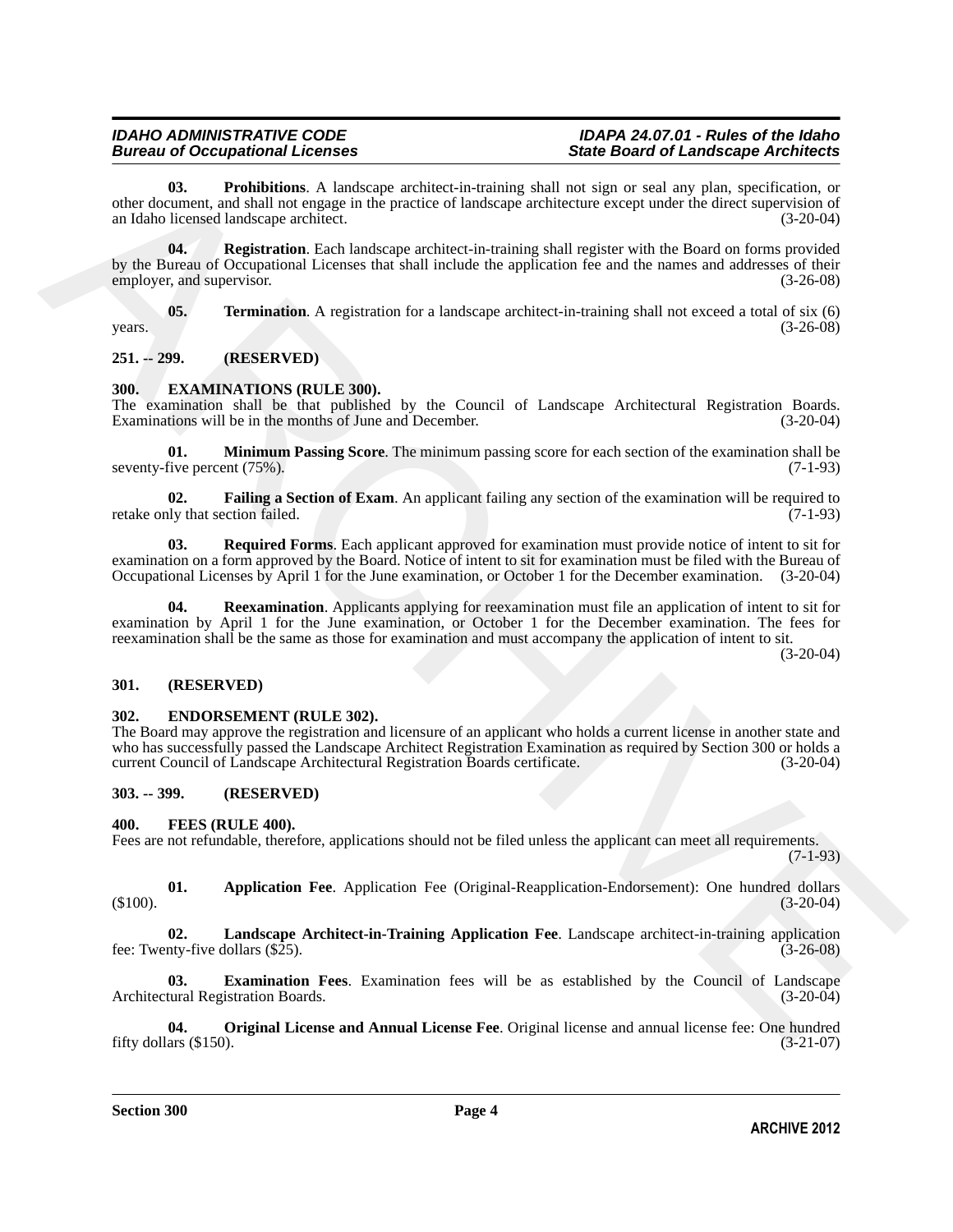<span id="page-4-13"></span><span id="page-4-12"></span>**05.** Reinstatement Fee. Reinstatement fee: Twenty-five dollars (\$25). (7-1-93)

**06. Processing Fee**. Applicants for examination must submit a twenty-five dollar (\$25) processing fee, with the examination fees and the application fee. (3-20-04) together with the examination fees and the application fee.

#### <span id="page-4-0"></span>**401. -- 424. (RESERVED)**

#### <span id="page-4-16"></span><span id="page-4-15"></span><span id="page-4-1"></span>**425. RULES OF PROFESSIONAL RESPONSIBILITY (RULE 425).**

65. Reinstatement For Reinstatement for Twonsy-five dollar (125)<br>
Months of Processing For Application For examination for each adduct (525) processing For<br>
16. **(EXSERVED)**<br>
16. **(EXSERVED)**<br>
16. **(EXSERVED)**<br>
16. **ARCES 01. Rules of Professional Responsibility**. Pursuant to Section 004 of these rules, the CLARB model rules of professional conduct, as incorporated, are the Rules of Professional Responsibility for all Idaho licensed landscape architects. (3-29-10) landscape architects.

<span id="page-4-17"></span>**02. Violation of the Rules of Professional Responsibility**. The Board will take action against a licensee under Section 54-3004(5), Idaho Code, who is found in violation of the Rules of Professional Responsibility. (3-20-04)

#### <span id="page-4-2"></span>**426. -- 449. (RESERVED)**

#### <span id="page-4-9"></span><span id="page-4-3"></span>**450. DISCIPLINE (RULE 450).**

<span id="page-4-10"></span>**01.** Civil Fine. The Board may impose a civil fine not to exceed one thousand dollars (\$1,000) upon a d landscape architect for each violation of Section 54-3004, Idaho Code. (3-18-99) registered landscape architect for each violation of Section 54-3004, Idaho Code.

<span id="page-4-11"></span>**02. Costs and Fees**. The Board may order a registered landscape architect to pay the costs and fees incurred by the Board in the investigation or prosecution of the licensee for violation of Section 54-3004, Idaho Code. (3-18-99)

#### <span id="page-4-4"></span>**451. -- 499. (RESERVED)**

#### <span id="page-4-14"></span><span id="page-4-5"></span>**500. MEETINGS (RULE 500).**

Board meetings will be held in April and October of each year and at such other times as the Board deems necessary. (3-20-04)

#### <span id="page-4-6"></span>**501. -- 599. (RESERVED)**

#### <span id="page-4-7"></span>**600. RULEMAKING HISTORY PRIOR TO JULY 1, 1993 (RULE 600).**

Re-adopt all existing Rules, to be effective August 18, 1992. (7-1-93)

#### <span id="page-4-8"></span>**601. -- 999. (RESERVED)**